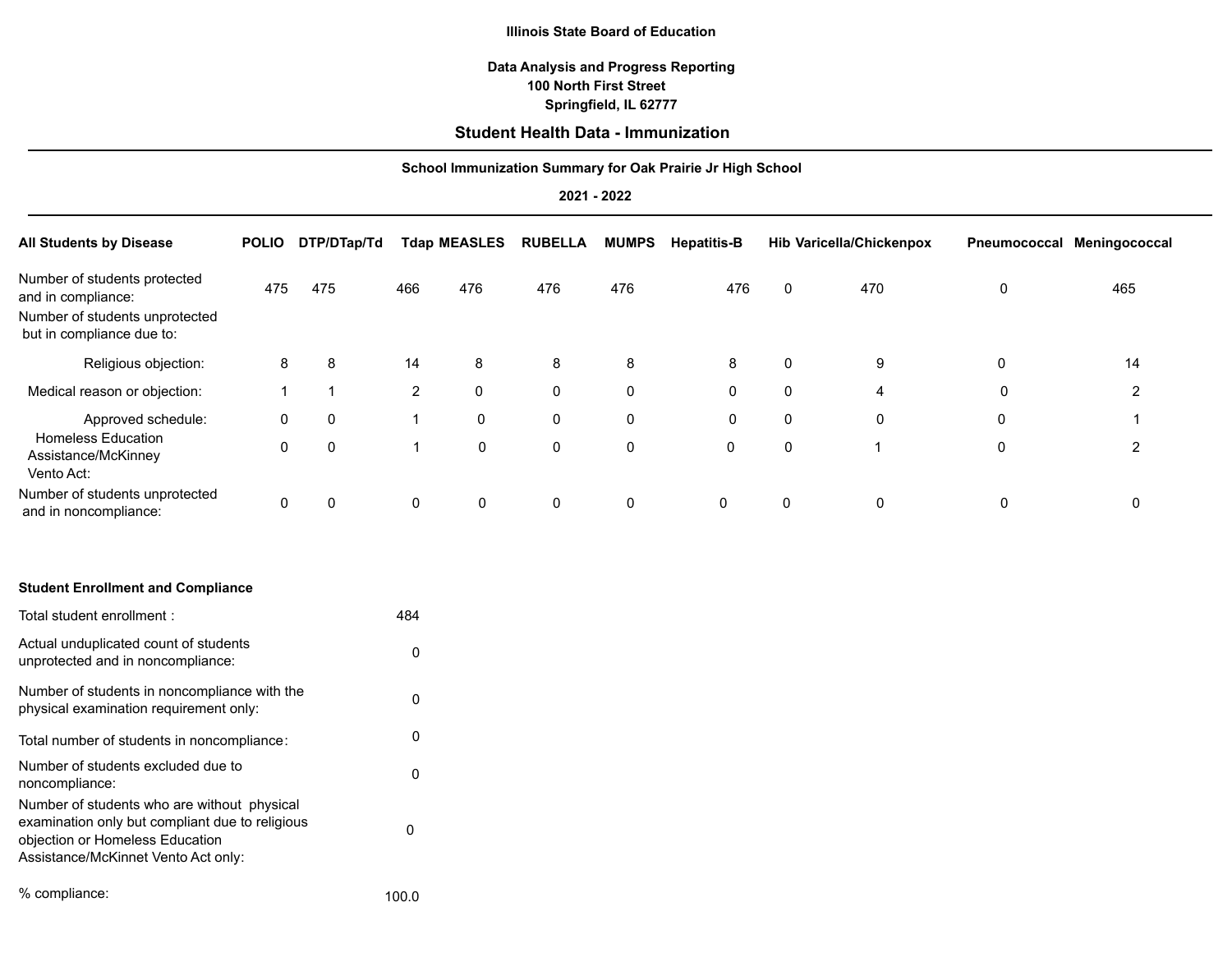#### **Illinois State Board of Education**

# **Data Analysis and Progress Reporting Springfield, IL 62777 100 North First Street**

# **Student Health Data - Immunization**

### **School Immunization Summary for Reed Elem School**

## **2021 - 2022**

| <b>All Students by Disease</b>                                                                                    | <b>POLIO</b> | DTP/DTap/Td |             | <b>Tdap MEASLES</b> | <b>RUBELLA</b> | <b>MUMPS</b> | <b>Hepatitis-B</b> |   | <b>Hib Varicella/Chickenpox</b> | Pneumococcal | Meningococcal |
|-------------------------------------------------------------------------------------------------------------------|--------------|-------------|-------------|---------------------|----------------|--------------|--------------------|---|---------------------------------|--------------|---------------|
| Number of students protected<br>and in compliance:<br>Number of students unprotected<br>but in compliance due to: | 282          | 282         | 0           | 282                 | 282            | 282          | 282                | 0 | 282                             | 0            | 0             |
| Religious objection:                                                                                              | 5            | 5           | 0           | 5                   | 5              | 5            | $\overline{5}$     | 0 | 5                               | $\mathbf{0}$ | 0             |
| Medical reason or objection:                                                                                      | 0            | $\mathbf 0$ | 0           | 0                   | 0              | 0            | 0                  | 0 | 0                               | 0            | 0             |
| Approved schedule:                                                                                                | 0            | $\mathbf 0$ | $\mathbf 0$ | 0                   | $\pmb{0}$      | $\pmb{0}$    | $\mathbf 0$        | 0 | 0                               | 0            | 0             |
| <b>Homeless Education</b><br>Assistance/McKinney<br>Vento Act:                                                    | $\Omega$     | $\mathbf 0$ | 0           | $\mathbf 0$         | $\pmb{0}$      | $\pmb{0}$    | 0                  | 0 | $\mathbf 0$                     | 0            | 0             |
| Number of students unprotected<br>and in noncompliance:                                                           | 0            | 0           | $\pmb{0}$   | 0                   | $\mathbf 0$    | 0            | $\mathbf 0$        | 0 | 0                               | 0            | 0             |
| <b>Student Enrollment and Compliance</b>                                                                          |              |             |             |                     |                |              |                    |   |                                 |              |               |
| Total student enrollment :                                                                                        |              |             | 287         |                     |                |              |                    |   |                                 |              |               |
| Actual unduplicated count of students<br>unprotected and in noncompliance:                                        |              |             | $\pmb{0}$   |                     |                |              |                    |   |                                 |              |               |
| Number of students in noncompliance with the                                                                      |              |             | $\sim$      |                     |                |              |                    |   |                                 |              |               |

| Number of students in noncompliance with the<br>physical examination requirement only:                                                                                   | 0 |
|--------------------------------------------------------------------------------------------------------------------------------------------------------------------------|---|
| Total number of students in noncompliance:                                                                                                                               | 0 |
| Number of students excluded due to<br>noncompliance:                                                                                                                     | 0 |
| Number of students who are without physical<br>examination only but compliant due to religious<br>objection or Homeless Education<br>Assistance/McKinnet Vento Act only: | 0 |

| % compliance: | 100.0 |
|---------------|-------|
|               |       |